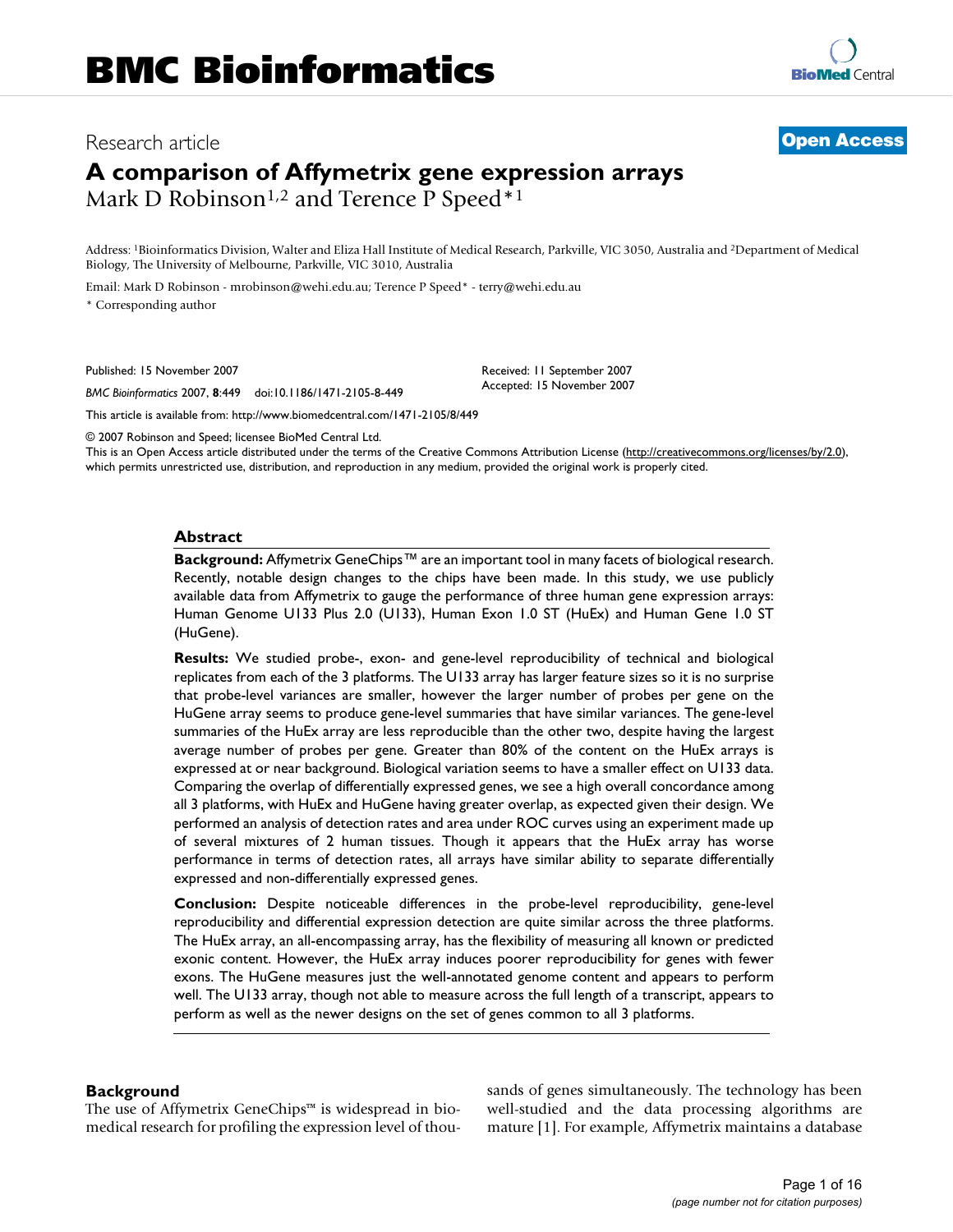of nearly 10,000 (at the time of writing) scientific articles using or reviewing their technology [2], and it is arguably the single most utilized commercial DNA microarray platform.

The trend in genomic data collection has been to interrogate more and more biological features (e.g. transcripts, single nucleotide polymorphisms, proteins). The new designs from Affymetrix certainly keep to this trend, following advances in design and fabrication that allow more features on a single chip. Though one may argue that more is usually better, it is of considerable importance to ensure that the larger numbers of measurements can still provide accurate biological insights.

In this study, we compare various measures of performance of the three most recent human expression arrays: Human Genome U133 Plus 2.0 (U133), Human Exon 1.0 ST (HuEx) and Human Gene 1.0 ST (HuGene). We use two publicly available datasets from Affymetrix: an experiment consisting of 3 biological replicates each of 11 tissues and an experiment containing 3 technical replicates each of 11 RNA mixtures from brain and heart tissue [3]. Each set of RNA has been run on all three platforms. The focus of our study will be on gene-level summaries, although we acknowledge that exon arrays have applications for detecting alternative splice events, as evidenced by a number of recent publications [4,5].

## *Affymetrix chip design*

Affymetrix chips use 25-mer oligonucleotide probes to measure the abundance of mRNA transcripts. For the U133 and previous expression arrays, these probes occur in pairs, known as perfect match (PM) and mismatch (MM), where MM probes have a 13<sup>th</sup> base that does not match the target sequence and were intended to account for non-specific binding. Under the standard annotation provided by Affymetrix, each transcript is interrogated by 11 probe pairs. Many groups prefer to use reassembled versions of the annotation where sets of probes are geared toward different databases of genes, transcripts or transcript clusters (e.g. Entrez Gene, RefSeq, Unigene) [6].

There are 3 major changes to the design for their new arrays HuEx and HuGene. First, to allow for more probes on an array, feature size has been reduced to almost onefifth of the area (from 11 by 11 micron squares on U133 to 5 by 5 micron squares on HuEx, HuGene). We investigate the impact of this change on probe-level and genelevel reproducibility. The second significant design change is that no matching MM probes are used for every PM probe. Instead, the HuEx and HuGene arrays have allocated a small number of MM probes designed to cover the range of GC content and a number of anti-genomic probes also covering the range of GC content. Antigenomic probes query sequence that is not present in the human genome nor in other commonly studied model organisms (mouse, rat, fruitfly, worm, Baker's yeast, Arabidopsis and *E. coli*). The absence of MM probes has implications for some summarization algorithms and also may affect background subtraction procedures. Table 1 of [1] gives a comparative list of normalization, background subtraction and summarization strategies for Affymetrix chips, and we refer to the rest of that paper for a detailed performance comparison. Our processing of the data is unaffected by the absence of MM probes (see Methods). Last of all, HuEx and HuGene probes are designed to interrogate the entire length of a gene, while probes on the U133 array are mostly at the 3' end of the gene. In the HuEx and HuGene arrays, probes are designed for each exon and can be used altogether to summarize the expression level of a gene. The labeling strategy employed by the HuEx and HuGene arrays requires sense targets to be hybridized to the chips.

It is worth mentioning a few more details of content contained on the HuEx and HuGene arrays. HuEx was designed with probes for virtually all confirmed or putative exonic content, with the goal of having 4 probes per *probe selection region* (PSR). Roughly speaking, a probe selection region (PSR) is a region that may be, based on all annotation available, expressed in an independent fashion. In most cases, a PSR is simply an exon. But, there are many cases where annotation (e.g. EST, gene predictions) suggests that shorter regions within an exon may need to be queried separately. In this case, a PSR is created for each region. The majority of the content on the exon array is dedicated to "speculative and predictive parts of a gene", in addition to well-known exons [7]. Though the HuEx array was not designed as simply an expression array, it will be used as one and it is important to know how well it performs as one. The HuGene array is roughly made up of the subset of the probes to the well-annotated content on the HuEx array, such as those from the curated and predicted RefSeq mRNAs. The subset of probes chosen for HuGene was based on minimizing cross-hybridization,

#### **Table 1: Mixture experiment proportions**

|              | Mix | Mix <sub>2</sub> | Mix <sub>3</sub> | Mix <sub>4</sub> | Mix 5a, b, c | Mix 6 | Mix 7 | Mix 8 | Mix 9 |
|--------------|-----|------------------|------------------|------------------|--------------|-------|-------|-------|-------|
| <b>Brain</b> | .00 | .05              | . 10             | .25              | .50          | د/.   | .90   | .95   | I.OO  |
| Heart        | .00 | .95              | .90              | .75              | .50          | .25   | 10.   | .05   | .00   |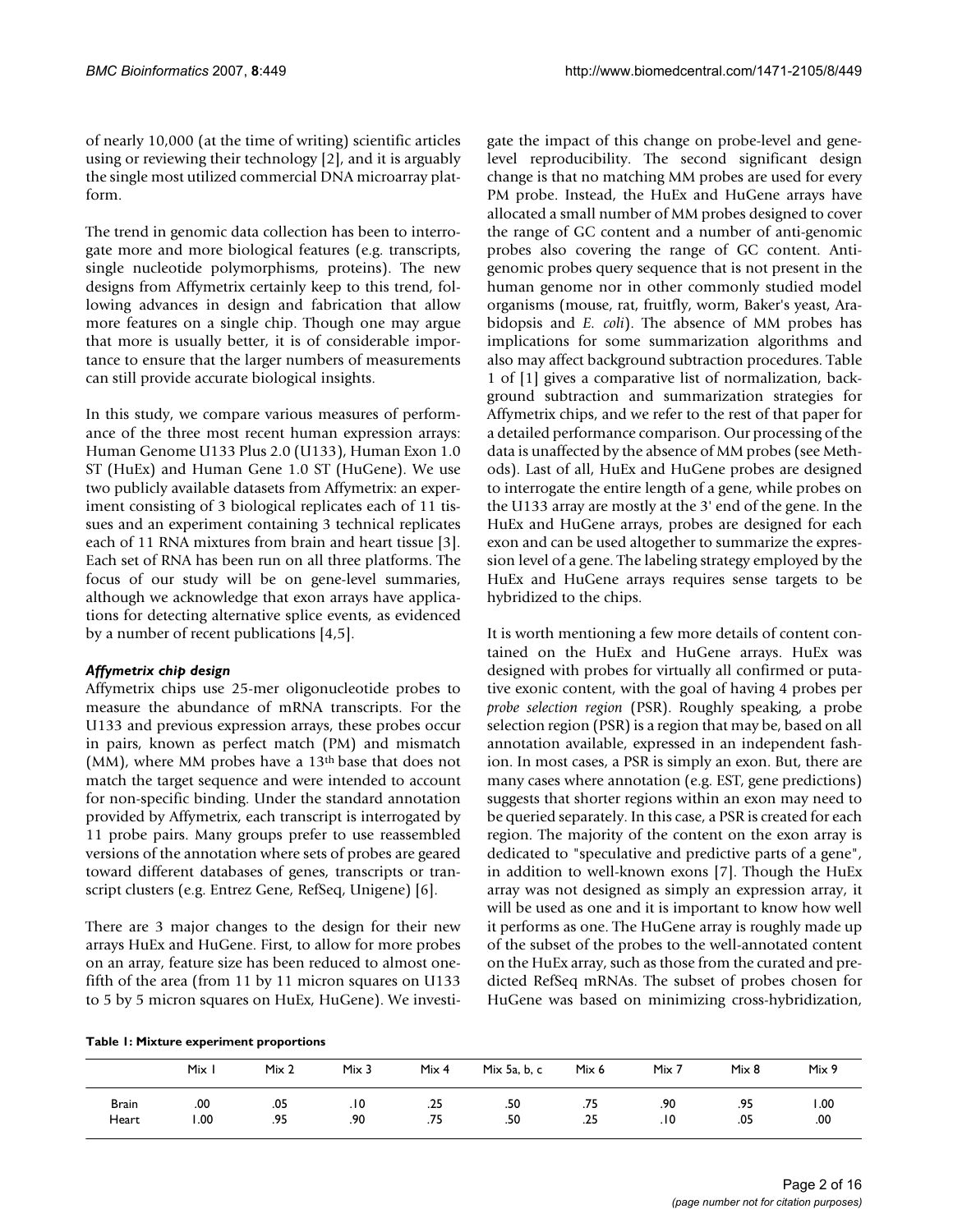with preference given to probes uniquely matching to the genome. More details are given later in the paper.

## *Related work*

Exon arrays have been compared to U133 arrays previously in at least two studies. Gardina et al. [5] highlight the differences in probe intensity distributions, suggesting that lower expressed probes see a shift upwards, which is possibly due to higher sensitivity of the new arrays. Scatter plots of gene-level summaries of matched probesets show a reasonable degree of concordance between platforms. Okoniewski et al. [8] report "high correspondence" between the HuEx and U133 arrays by comparing technical replicates of two cell lines on each platform. Using multiple methods of mapping probesets between the two platforms, they showed high correlation of fold change estimates and strong overlap of the common probesets differentially expressed between the two cell lines. By applying filters on presence calls (U133) or detection above background (HuEx), these levels of concordance are raised.

Thus, despite the major design changes, early evidence suggests that the HuEx array and U133 array give similar results, in terms of expression level and fold change estimates. To the best of our knowledge, a comparison of the HuGene array has only been considered in the Affymetrix white paper [7].

## *Description of datasets*

We make use of two datasets that are publicly available from Affymetrix [3]. The first dataset concerns biological replicates of 11 human tissues: brain, thyroid, breast, pancreas, prostate, heart, skeletal muscle, kidney, testis, spleen and liver. We refer to this throughout the paper as the **tissue** experiment. Three biological replicates from a commercial source were used for each tissue, giving a total of 33 samples hybridized to each array type. It is not clear whether exactly the same RNA sample from a replicate on one platform was used on the other platforms. Even if so, the samples were separately amplified and labeled. From an exploratory analysis of gene-level summaries (data not shown), no obvious correspondences between the replicates across platforms were observed, and this was not the focus of our analysis. We refer to the second dataset as the **mixture** experiment. In this dataset, commercial total RNA from brain and heart was mixed together in 9 different proportions including both sets of pure samples, as given in Table 1. The mixture at 50% brain and 50% heart was repeated 3 times. Each of the 11 mixtures (3 at 50%/ 50%) was split into 3 technical replicates, and amplified and labeled separately, resulting in 33 samples for each platform. There is no biological variation in the mixture replicates.

With the changes in array design, it is important to ascertain whether the HuEx and HuGene arrays have a performance similar to that of the U133 arrays. In this paper, we give a thorough comparison of the three platforms, in terms of the reproducibility of technical and biological replicates using both probe-level and gene-level summaries, and of their ability to detect changes in gene expression. The tissue dataset is used to assess biological variability. The mixture dataset is used to assess technical variability, as well as make comparisons in terms of detection of differential expression. In the absence of a spike-in experiment where the truth is known, a mixture experiment can be utilized to identify a set of truly changing genes. To assess performance, we can follow this set of genes across the range of mixture differences.

## **Results**

## *Summary of array content*

First, it is of interest to get a sense of the number of features used to interrogate mRNAs on these array types. Table 2 summarizes the number of probes and probesets represented on the 3 platforms, based on either the standard Affymetrix mapping or an Ensembl-based mapping. Affymetrix has divided annotation for the HuEx array into 3 non-overlapping groups, in decreasing order of confidence: **core** (RefSeq and full length mRNAs), **extended** (ESTs, sytenic rat and mouse mRNAs) and **full** (*ab-initio* predictions). From Table 2, we see that 80% of the HuEx array (*>* 4.1 million probes) is dedicated to the lower confidence content represented by the full and extended sets of probes. In contrast, the HuGene array represents a subset of the HuEx core set only. Approximately 80% of the HuGene probes map exactly to HuEx probes. The remaining probes are unique to HuGene but measure exons already covered in the HuEx core set. Later in the paper, we make use of probesets organized according to the definition of exons and genes from Ensembl. For this, we downloaded the U133 probesets from [6] and manually created probesets for HuEx and HuGene based on genome coordinates of both the exons and probes. Details of generating Ensembl-based probesets are in the Methods section.

#### **Table 2: Summary of array content**

|                                       | UI 33   | HuFx      | type     | HuGene  |
|---------------------------------------|---------|-----------|----------|---------|
| Number of Probes<br>(Affymetrix)      | 604.258 | 1.073.146 | core     | 844,550 |
|                                       | ٠       | 2,001,552 | extended |         |
|                                       |         | 2,152,537 | full     |         |
| Number of Probesets<br>(Affymetrix)   | 54,675  | 22,010    | core     | 33,252  |
| Number of Probesets<br>(Ensembl-gene) | 17.271  | 28,206    |          | 27,901  |
| Number of Probesets<br>(Ensembl-exon) |         | 219,230   |          | 206,728 |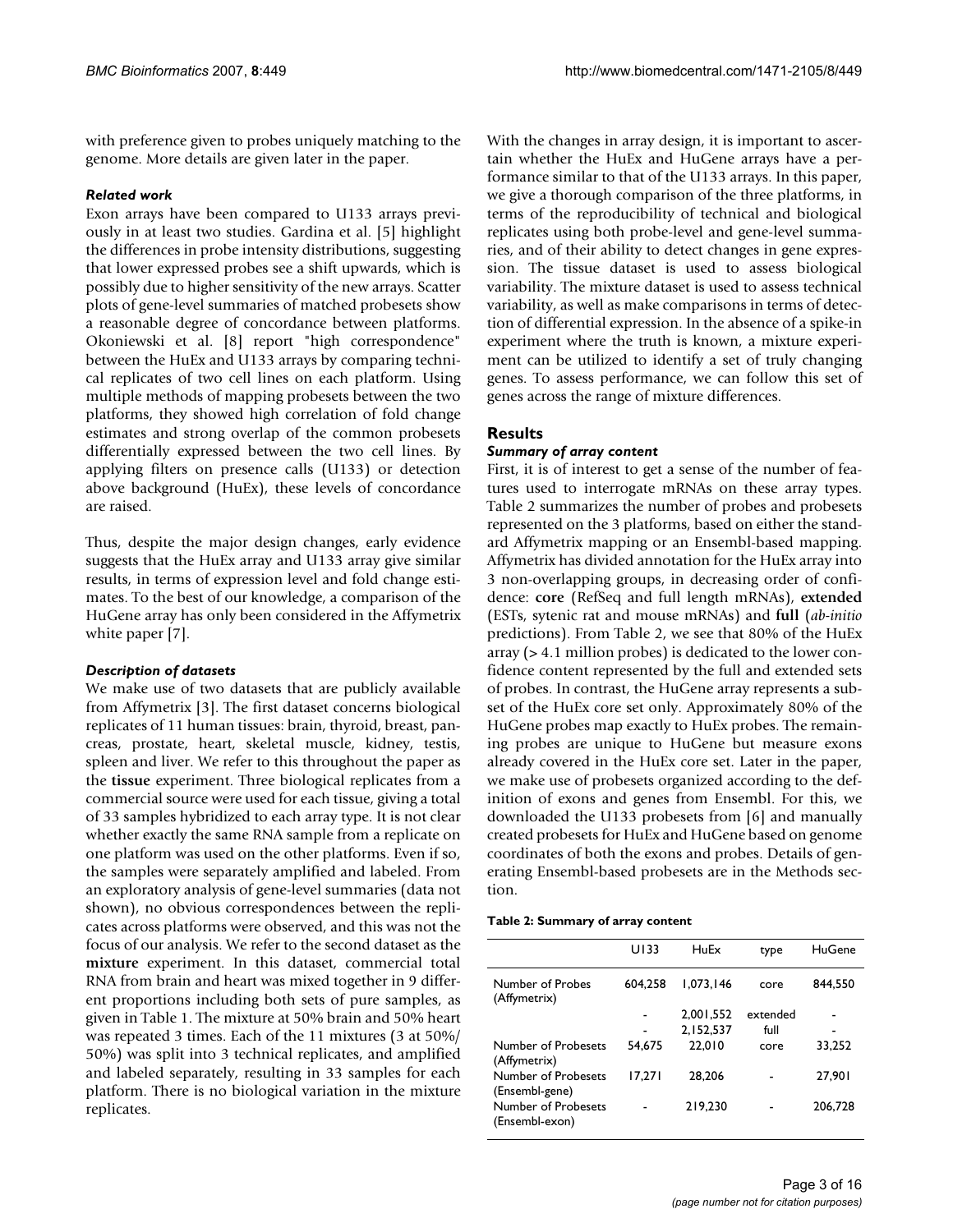## *Array quality*

Many summaries and comparisons discussed later in the paper could be adversely affected by poorly performing chips or sets of 3 replicate chips. And, because sets of 3 replicates are reused into various pairwise comparisons, one poorly performing chip (or set of 3 chips) can affect many of the comparisons. We first assess the data quality using standard diagnostic plots [9]. Additional file 1 (pages 1–3) shows *relative log expression* and *normalized unscaled standard error plots* for each of the 3 platforms on the 33 samples in the mixture dataset.

There is the occasional chip that stands out somewhat from the rest, but in general not enough to warrant removal from the analysis. It appears from the quality assessment plots that more of the HuEx hybridizations seem to be affected. Because of this, we made a more thorough attempt to investigate the effect of the more poorly performing chips on our results. A subjective call was made on the quality of each of the 11 mixtures for each platform (see Additional file 1, page 4). Later in the paper, we highlight possible effects that these questionable or bad chips may have on the analysis.

## *Probe-level intensity distributions*

We begin with the tissue dataset. Because the platforms have possibly different proportions of highly expressing content (e.g. due to different numbers of probes per gene), the 33 tissue samples for each platform are background adjusted and normalized separately. We have used an robust multi-chip average (RMA) background subtraction and then quantile normalization. Full data processing details are given in the Methods section.

Figure 1 presents the probe-level PM intensity distributions for a single normalized sample from each of the 3 platforms. The intensity distributions for the HuEx array have been separated into probes corresponding to core, extended and full probesets. One can see that the probes from the majority of the full and extended probesets (a total of 80% of the probes on the array) have intensity close to background, which is in line with our expectations. For our purposes, it is not important that the intensity distributions across platforms have slightly different central values since we do not make direct comparisons at this level. However, it is interesting to note the distributions have slightly different shapes. Specifically, a larger proportion of probes enter into the high end of the intensity scale for the HuEx core and HuGene arrays, suggesting that querying across the entire length of the gene has merit.

## *Reproducibility of technical and biological replicates at different levels of summarization*

It is of interest to compare the reproducibility of probe-, exon- and gene-level summaries across platforms. One way to do this is to calculate variances for each probe, with lower variances suggesting greater reproducibility. We calculate the mean intensity for each set of 3 replicates, and the 11 variances, each on 2 degrees of freedom (since there are 11 tissues and 11 mixtures), thus accounting for different intensity levels across tissues/mixtures. These residual variances are then averaged over the 11 estimates to arrive at a single variance for each probe, for each platform, having 22 degrees of freedom. Figure 2 summarizes the distribution of pooled probe-level variances for both experiments across the 3 platforms, with the HuEx probes split into the 3 levels of annotation. We have examined the homogeneity of the variances for each probe across mixture/tissues proportions, and only a very small proportion are non-homogeneous (data not shown).

There are a number of interesting observations that can be made on the basis of these displays. We know that the U133 feature sizes are nearly  $5(11^2/5^2)$  times larger than those on the other platforms. According to the medians of the probe-level variance distributions for the technical replicates, the U133 array has 2.1 and 2.2 times lower variance than the HuEx core probes and HuGene probes, respectively. HuEx's extended and full probes have higher variances, as would be expected, since a larger proportion of them are near background. A very similar mean-variance relationship is observed across platforms (see Additional file 1, page 5), though shifted in the variance, as observed in the boxplots of Figure 2. Since the tissue experiment uses biological replicates and the mixture experiment uses technical replicates, it is not surprising that the variances are lower for the mixture experiment. However, it is not clear why biological variation contributes quite a bit less to the U133 platform than to the whole-transcript-based platforms. It is possible that the new labeling strategy contributes to this, since HuEx and HuGene are similarly affected. It is also possible that the samples were processed at different times or handled differently. To assess the effect of background adjustment and normalization on the HuEx array, we processed the data for the HuEx core probes in two different ways: one including all probes, and one treating the array as if it were made up of core probes only. This had very little effect on the intensity or variance distributions (data not shown), so the fact that the HuEx array contains 80% of probes near background is inconsequential to probe level summaries.

Next, we compare variances at different summarization levels. The RMA model can work with probesets that are exons or probesets that encompass all the probes for a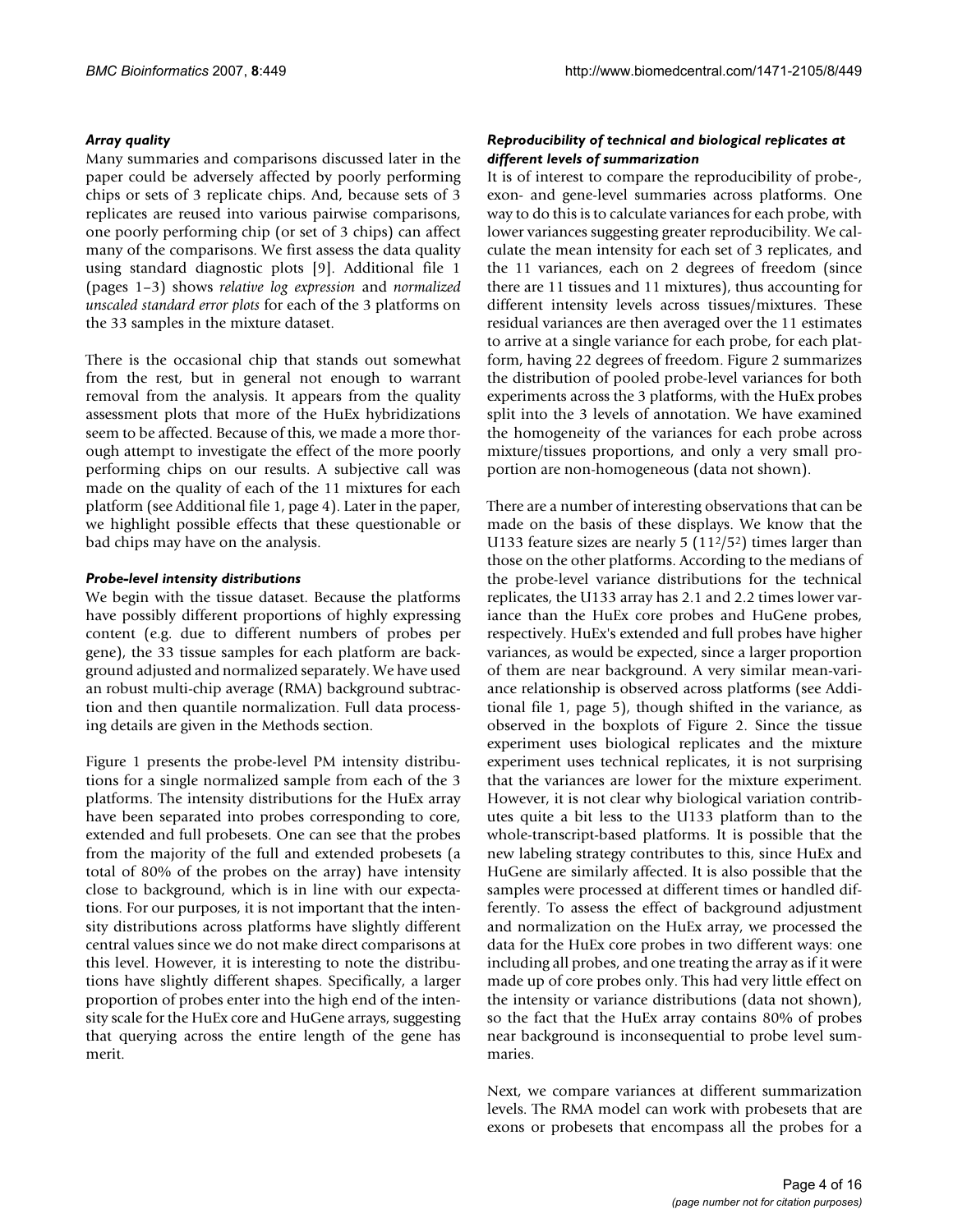

**Probe intensity distributions**. Probe-level intensity distribution of a single normalized (RMA-background corrected and quantile normalized) sample for each of the 3 platforms. For the HuEx array, the distribution are split into the core (solid line), extended (dashed line) and full (dotted line) probes. The extended and full probe intensity distributions are practically indistinguishable.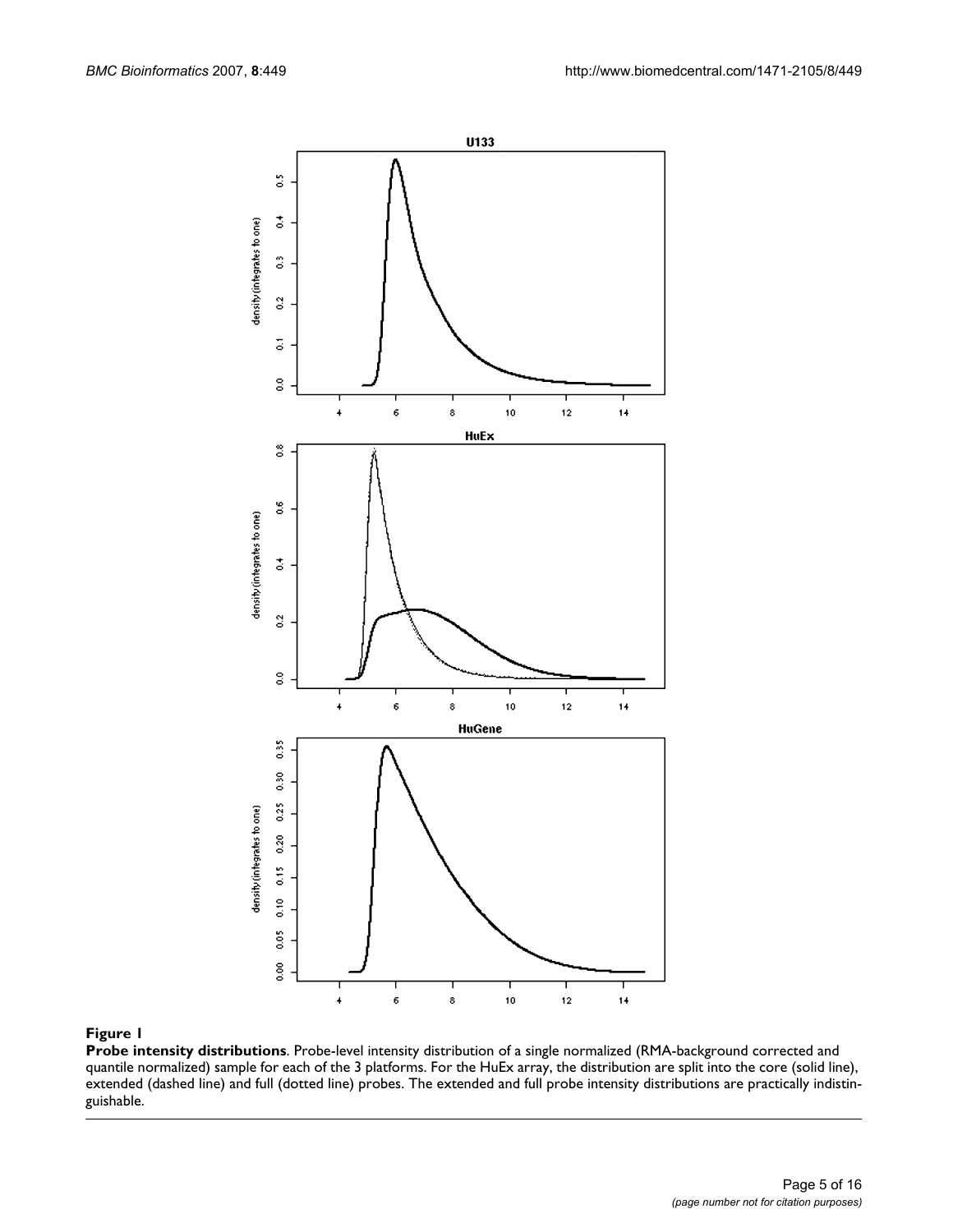

**Probe-level reproducibility**. Boxplots of the distribution of pooled variances across probes for each of the 3 platforms for the technical replicates of the mixture experiments (white) and the biological replicates of the tissues experiment (grey). The HuEx probes are split into core, extended and full.

given gene. Gene-level summaries should be less variable than exon-level summaries, which in turn should be less variable than probe-level intensities. As before, we average variances across the 11 sets of replicates for either the exon-level or the gene-level summaries, for both experiments. Using custom created probesets based on Ensembl annotation (see Methods), we can compare exon-level summaries (for the HuEx and HuGene arrays) as well as gene-level summaries. The numbers of probes per gene or exon and the median probe- and gene-level variances for technical replicates are summarized in Table 3. Figure 3 illustrates the variances at different summarization levels across platforms for both experiments using Ensemblbased probesets. Each boxplot shows the variance distribution (on the log scale) over all probes or (Ensemblbased) probesets for the corresponding platform, according to Table 3. Interestingly, constitutive exons (see Methods) have a variance distribution that is effectively identical to that of the non-constitutive exons (data not shown). At both the probe- and gene-level, the U133 array has the best reproducibility. Due to the larger number of probes per gene, the gene-level reproducibility on the HuGene array is effectively the same as U133. It appears that more probes per gene on the HuEx array is not effective in reducing the variance to the desired extent. The median probe-level variances are essentially the same on the HuEx (core) and HuGene platforms, however, the

gene-level median variance is 1.8 times higher on the HuEx array compared to HuGene, despite having more probes per gene. It appears that is this largely due to the distribution of number of probes per gene for Ensemblbased probesets. Generally, more probes for a gene leads to greater reproducibility (see Additional file 1, page 6). However, the HuEx and HuGene platforms differ drastically in the distribution of number of probes per gene (see Additional file 1, page 7). The HuEx array is designed for exon coverage, so longer genes always have more probes. The HuGene array is designed to have most probesets with the average number of probes per gene  $(\sim 26)$ , regardless of the length of the gene. In fact, there are several thousand "single-exon" genes (according to Ensembl) that have only 4 probes on the HuEx platform but more than 10 on the HuGene platform (see Additional file 1, pages 8–9). These differences in the probe selection for the HuEx and HuGene arrays largely account for the shift in gene-level variances.

Figure 3 also highlights the possibility of using the HuGene array as an exon array for well-annotated content. The HuGene platform has probes designed across the full length of a transcript. The median exon-level variance is only 1.4 times larger, despite the smaller number of probes. In addition, HuGene probes cover ~95% of the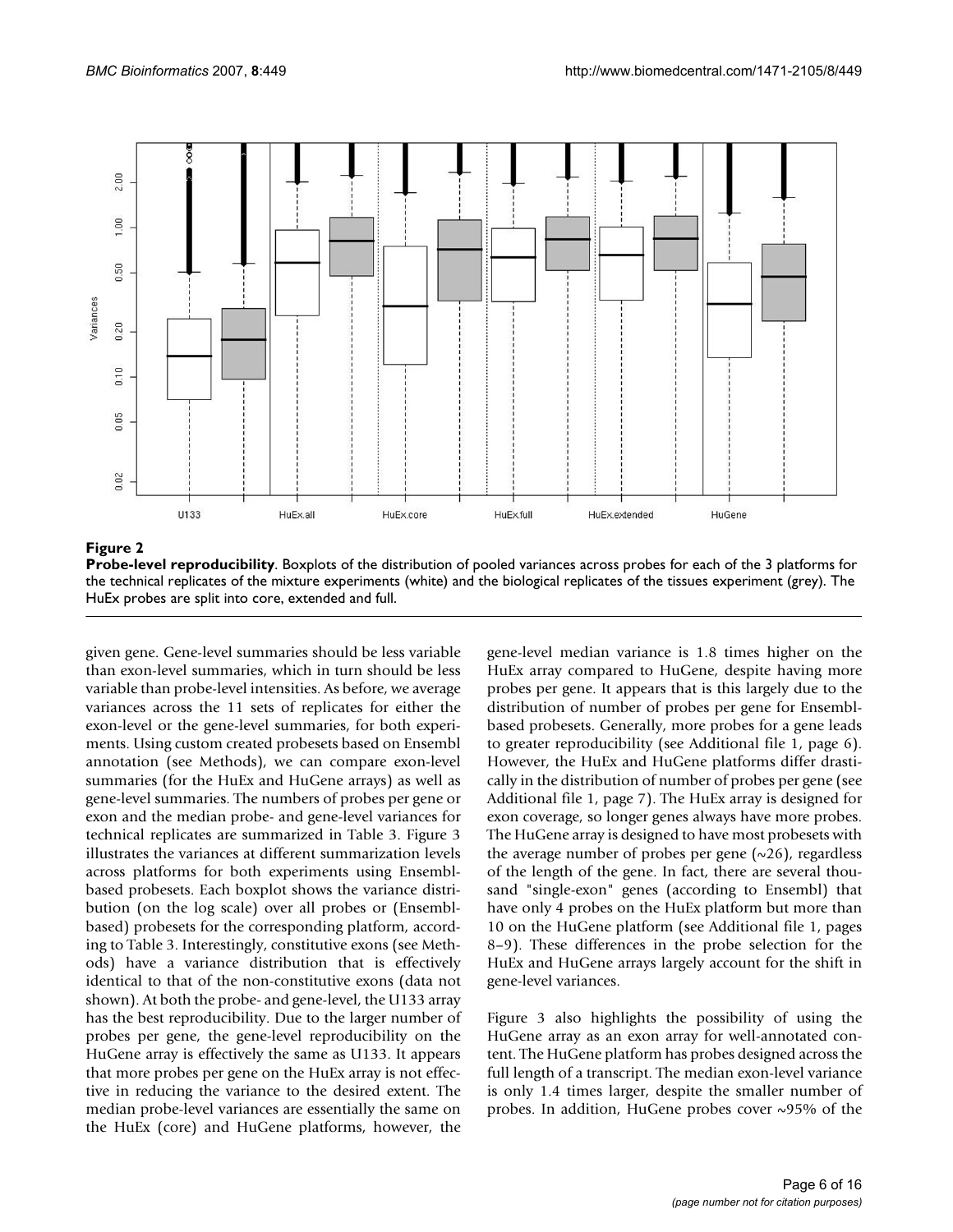

**Probeset-level reproducibility**. Boxplots of the distribution of pooled variances for probe-, exon- (HuEx and HuGene only) and gene-level summaries for each of the 3 platforms for the technical replicates of the mixture experiments (white) and the biological replicates of the tissues experiment (grey). Probesets are based on Ensembl genes.

exons covered in full HuEx array, according to Ensembl annotation.

From Figure 3, it again appears that the contribution of biological variability in the tissue experiment represents different proportions of the total variability at the genelevel across the platforms. The U133 array appears to propogate a smaller amount of biological variability, whereas there is a larger difference between technical and biological variances from the HuEx and HuGene arrays. It is possible that some artifact in the sample handling or biological samples has introduced a higher level of noise, or it could be that there is truly more biological variability that the newer platforms are now measuring.

## *Finding differentially expressed genes*

For the rest of the paper, we focus on the mixture dataset. To allow for an easier matching of probesets between plat-

**Table 3: Summary of probe- and gene-level variances for technical replicates**

|                                   | UI 33 | HuFx  | HuGene |
|-----------------------------------|-------|-------|--------|
| Average Number of Probes per Gene | 16. I | 44.8  | 26.8   |
| Average Number of Probes per Exon | ٠     | 5.8   | 3.7    |
| Median Probe-Level Variance       | 0.139 | 0.306 | 0.308  |
| Median Exon-Level Variance        | 0015  | 0.086 | 0.119  |
| Median Gene-Level Variance        |       | 0.035 | 0.020  |

forms, we employ the Ensembl gene-centric probesets discussed in the previous section. We restrict our comparison to the same 16,941 Ensembl genes (the intersection of the 3 sets of Ensembl identifiers) measured by all three platforms. This number is slightly larger than the 15,585 matched probesets used in the Affymetrix white paper [7]. A scatter plot of the averaged gene-level summaries for one particular mixture is given in Additional file 1 (page 10), highlighting the concordance between platforms. We observe a correlation of 0.80 between U133 and either of HuEx and HuGene despite a somewhat non-linear relationship. The non-linearity in gene-level summaries is partly due to observing genes with slightly higher intensities on HuEx and HuGene arrays, as noted previously by [5], suggesting a higher sensitivity for the new platforms. The correlation between HuEx and HuGene is high at 0.98, as expected given they are designed similarly and in fact they share a large number of probes.

Next, we consider the task of finding differentially expressed (DE) genes between the brain and heart samples using the mixture experiment. Using the common set of Ensembl genes, we computed moderated *t*-statistics using *limma* [10] for the changes between the 3 pure brain (Mix 9) and 3 pure heart (Mix 1) samples. Figure 4 shows the number of genes that overlap, based on the top 2,000 moderated *t*-statistics from each platform. Because of the differences in array design, it is inevitable that the U133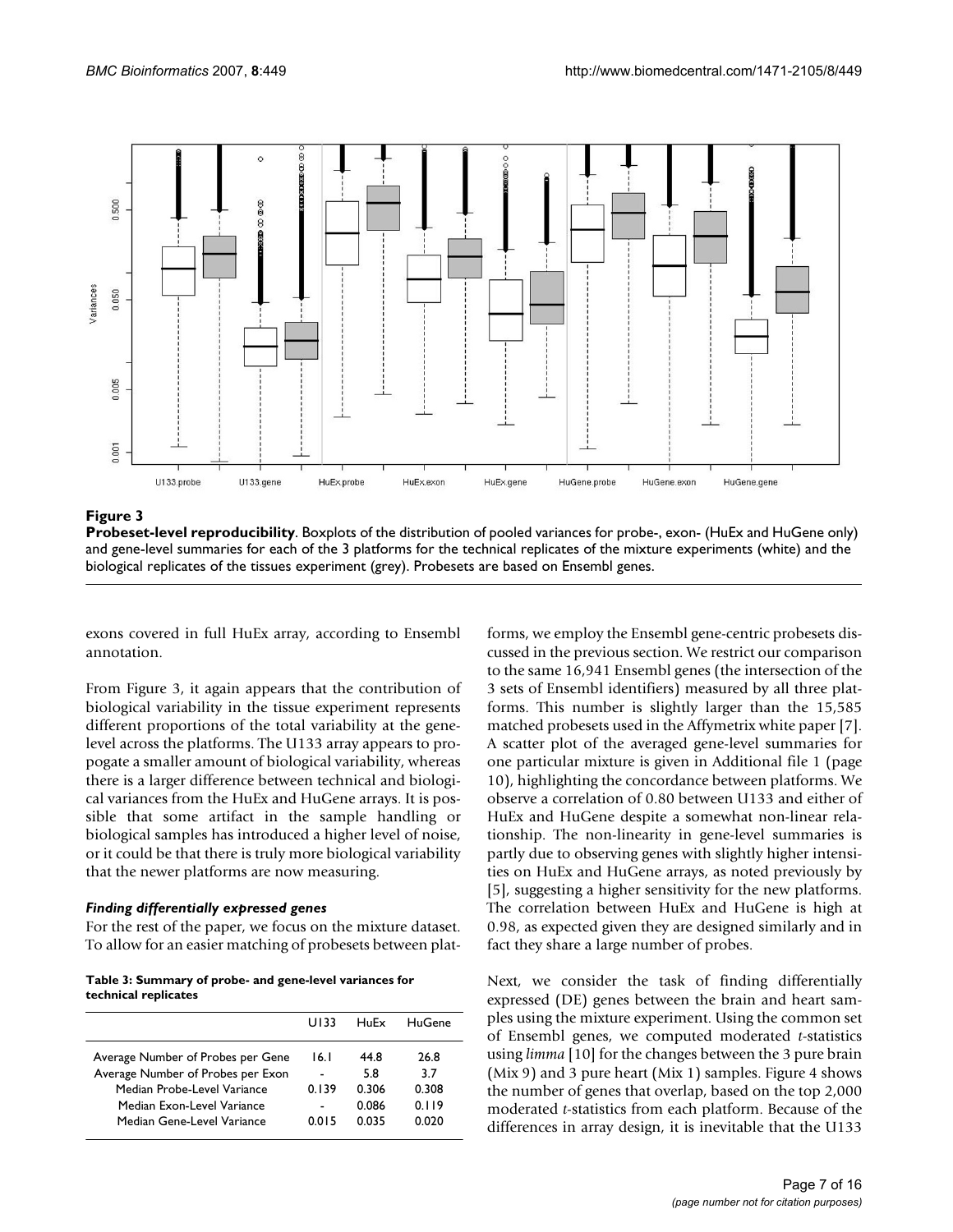

## Figure 4 **Overlap of top 2,000 differentially expressed genes**. Venn Diagram showing the overlap of top moderated *t*-statistics between pure brain and pure heart samples using Ensembl mappings.

chips will measure slightly different effects, whereas the HuEx and HuGene should generally measure the same transcripts. Despite this, the intersection of all 3 array types contains nearly 65% of each platform's DE genes. U133 has 25% uniquely represented DE genes whereas the DE genes from the HuEx and HuGene arrays overlap by ~80%, as expected. In comparing the top ranked 1,000 and 3,000 moderated *t*-statistics for each platform, the percent overlap results are very similar (data not shown).

In the next section, we follow a set of DE genes across all the mixtures as a means to assess performance. Before doing this, it is interesting to compare the number of genes deemed differentially expressed (DE), given that by restricting to the same set of genes, each platform will have the same penalty for multiple testing. We used the moderated *t*-statistics from *limma* [10] to compute raw *p*values, which are then adjusted by a Benjamini-Hochberg correction. Table 4 summarizes the number of genes at different estimated false discovery rates. Here, we see first of all that there are a large number of DE genes ( $\sim$ 50% of the common set), giving a large pool for us to assess performance with and that, by using the same false discovery

rate (FDR) cutoff, HuGene consistently calls the largest number of genes and HuEx calls the smallest. The reason for the difference is due in part to the inner workings of *limma*. Specifically, a higher estimated prior degrees of freedom, which results when the variances are more uniform (i.e. genes have approximately the same variance), can lead to more genes called as DE, since the threshold on the absolute *t*-statistics at a given FDR, everything else equal, is lower. For the pure brain-pure heart comparison (Mix 1-Mix 9), the residual variances on the HuGene platform are most uniform, allowing more genes to be called DE at a preset FDR threshold. The higher uniformity of variances for the HuGene platform is presumably due to the very uniform number of probes per gene. To test whether HuGene data consistently had more uniform var-

| Table 4: Numbers of differentially expressed genes |  |
|----------------------------------------------------|--|
|----------------------------------------------------|--|

|              | U133   | <b>HuEx</b> | HuGene |
|--------------|--------|-------------|--------|
| $FDR = .05$  | 10.991 | 10.183      | 11.252 |
| $FDR = .01$  | 9.359  | 8.474       | 9.764  |
| $FDR = .001$ | 7.416  | 6.694       | 8.181  |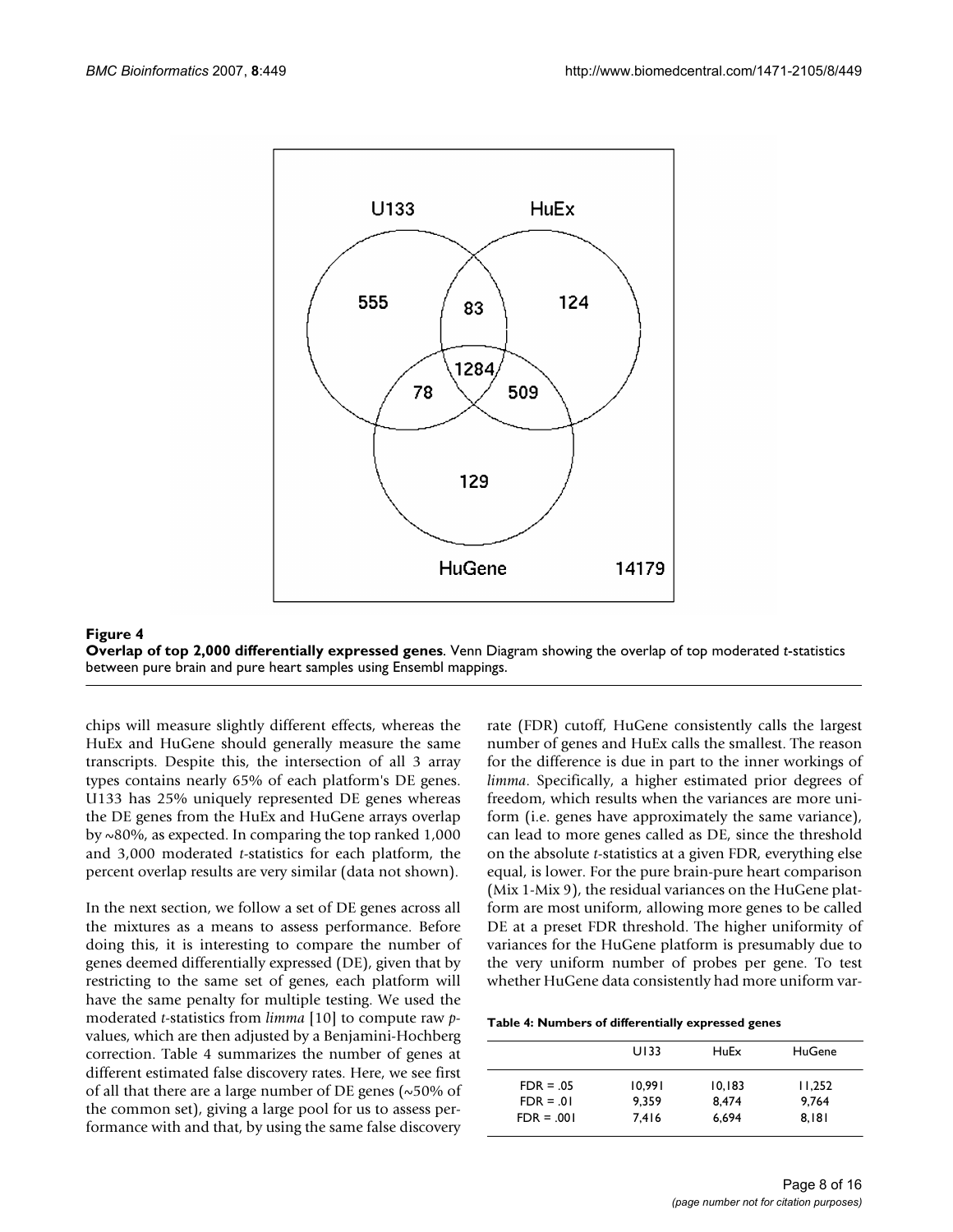iances, we compared the estimated prior degrees of freedom across the set of 36 possible pairwise mixture comparisons (not including Mix 1 and Mix 9). The estimated prior degrees of freedom was consistently higher for comparisons on the HuGene array, as shown in Additional file 1 (page 11). If gene-level variances are consistently more uniform in many HuGene datasets, that could prove advantageous for the platform in many applications.

## *Detection rates*

For our analysis of detection rates, we fix the set of DE genes according to the comparison between pure brain and heart samples and follow these genes across several other comparisons. In order to not bias towards a particular platform, we select 3 sets of DE genes, one for each platform separately and follow each set across all the RNA mixtures for the corresponding platform. To make the comparisons fair, we make pairwise comparisons between all sets of 3 samples (after setting aside the pure brain and pure heart sets). Each comparison is thus made up of total of 6 samples: 3 technical replicates of one mixture condition against 3 technical replicates of another mixture condition. Since there are 9 mixture levels (Mix 2 to Mix 8, with Mix 5 repeated 3 times), we have 36 possible pairwise comparisons, independent of the 2 sets of pure mixtures (Mix 1 and Mix 9). Our strategy is similar to the approach used by Affymetrix in their white paper [7], except that they selected genes using all mixtures. We have selected our set of "true" DE genes independently of the dataset used to evaluate performance.

For our purposes, detection is defined as the ability to call a truly DE gene, here predefined independently, as DE for a given comparison. We compare the ability to detect gene expression changes by following our sets of truly DE genes across mixtures where the degree of difference can be small.

An asymmetry is introduced when considering expression summaries on the log scale. We have found it important to summarize the results in terms of the difficulty of the problem. Figure 5 illustrates a hypothetical truly DE gene that is highly expressed in heart tissue and lowly expressed in brain tissue and, assuming linearity, the noiseless profile that should be observed in our processing of the data (log-scale). Shown on the plot are the mixtures at 5% (Mix 2) and 25% (Mix 4) brain and at 75% (Mix 6) and 95% (Mix 8) brain. Making comparisons of the Mix 2 and Mix 4 samples (a 20% difference) and the Mix 6 and Mix 8 samples (also a 20% difference) are very different for this particular gene, in terms of the difficulty of finding differential expression. While it may be easy to detect this difference in Mix 6-Mix 8 comparison (here, a difference of *>*2 on the log-scale), it may be very difficult to detect this difference in the Mix 2-Mix 4 comparison (here, a difference of *<*0.5). So, we split the 36 possible comparisons into easy and hard, based on two sets of genes (i.e. whether the curve ascends or descends) and whether it is the first half or second half of the curve (from Figure 5). Some easy comparisons are not considered since they are so large that they do not distinguish the platforms. Figure 6 shows MA plots to highlight the asymmetry in another way for the Mix 2-Mix 4 comparison and the Mix 6-Mix 8 comparison, both 20% differences, with sets of *brain* and *heart* genes highlighted. A discussion of how these genes were selected is given below. It is quite evident that the difficulty of finding differential expression between two mixture samples of the same difference (here, 20%) is dependent on the direction of the change and the initial expression level. Table 5 gives the comparisons that we are considering and how they are stratified into easy and hard. Note that the difficulty in detecting expression changes is not solved by using the linear scale. The reason for using the log scale is to make the assumption of common variance (as used in *limma*, for example) more realistic. Typically, variances increase with intensity and detecting a 20% difference at high expression values would remain difficult on the linear scale.

In our first analysis, we compare detection rates across platforms. Since each platform has a large number of total DE genes, we followed the top 4,000 genes (according to adjusted p-value) across the pairwise comparisons of interest. Detection rate for a given mixture comparison is defined as the proportion of the initial set of 4,000 true DE genes that are below a preset cutoff. Therefore, detection rate is another term for recall or sensitivity. In our case, one might call it apparent sensitivity, since we use data to determine our set of true DE genes to start with.

In this analysis, we used a 5% FDR threshold for all comparisons, based on the adjusted *p*-values. We have only considered comparisons where the mixture difference is smaller than 50% since the larger differences do not separate the platforms. Figure 7 shows detection rates as a function of the difference in mixtures for the top 4,000 genes, split by brain and heart genes, and into easy and hard detection problems for these genes. In general, as the degree to which two mixtures are different increases, more of the true DE genes are detected as changed. Of the 4000 genes for each platform, 1,885, 1,782 and 1,936 genes, respectively for the U133, HuEx and HuGene arrays are designated as "brain" genes. The sets of genes we consider here are different for each platform, though they largely overlap, as noticed previously. Though it is not particularly evident from Figure 7 that the "easy" detection problems always give higher detection rates, it is quite clear when you consider fewer top genes. Detection rates for the top 1,000 and 2,000 genes are shown in Additional file 1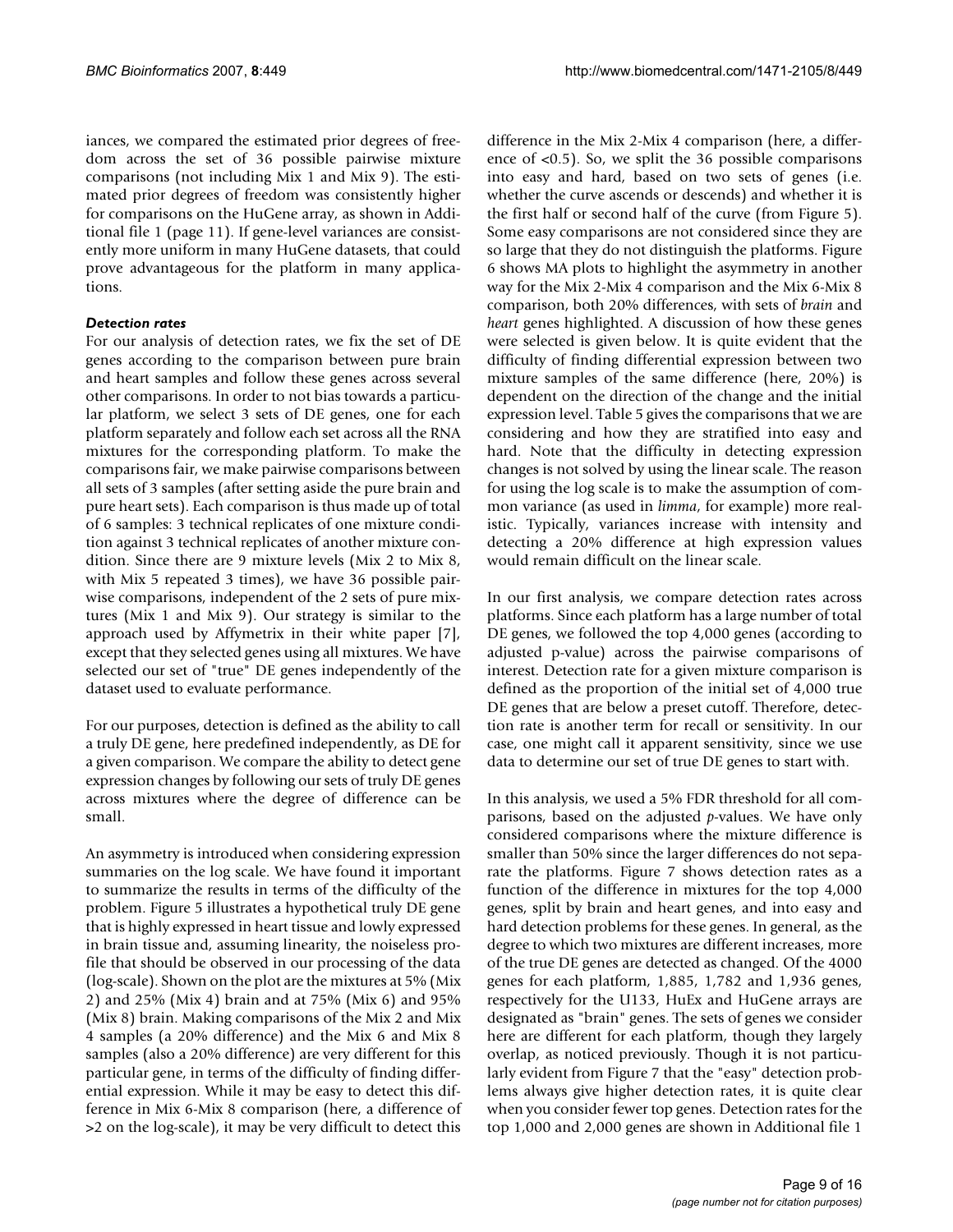

**Illustration of asymmetry for a hypothetical gene**. A hypothetical gene that is differentially expressed between heart and brain (highly expressed in heart). Y-axis gives the expression level on the log-scale. X-axis is the proportion of brain RNA making up the mixture (heart RNA makes up the remainder). Highlighted with the dotted lines are the mixtures with 5%, 25%, 75% and 95%, showing that finding differences between 5% and 25% (a 20% difference) and 75% and 95% (also a 20% difference) have very different degrees of difficulty.

(pages 12–13). The major trends are conserved with an increase in the overall detection rates. Also in the Supplementary materials, we made an attempt to highlight comparisons that may contain one or more chips of lower quality. It appears that some but not all of comparisons with unexpectedly low detection rates observed can be attributed to array quality.

In terms of detection rates, U133 and HuGene have the best overall performance, where each are top-ranked in 2 of 4 comparisons and second-ranked in the other 2 comparisons. With smaller sets of genes, U133 appears to be marginally better.

## *ROC analysis*

Next, we consider a very similar analysis to detection rates except we form a "matching" set of deemed non-DE genes. Under this framework, we can generate a receiver operating characteristic (ROC) curve for each comparison based on separating the DE (positives) and non-DE (negatives) genes, thereby not relying on a particular cutoff. We start with the same 4,000 truly DE genes from the previous section. Typically, the DE genes are biased towards higher expression, so we pick a set of non-DE genes that are matched in intensity (here, intensity is defined as the average log-expression over the 6 pure samples). From the comparisons of pure samples (Mix 1-Mix 9), we ranked genes according to adjusted p-values. The top 4,000 make up the true DE set, as before. From the lowest 8,000 genes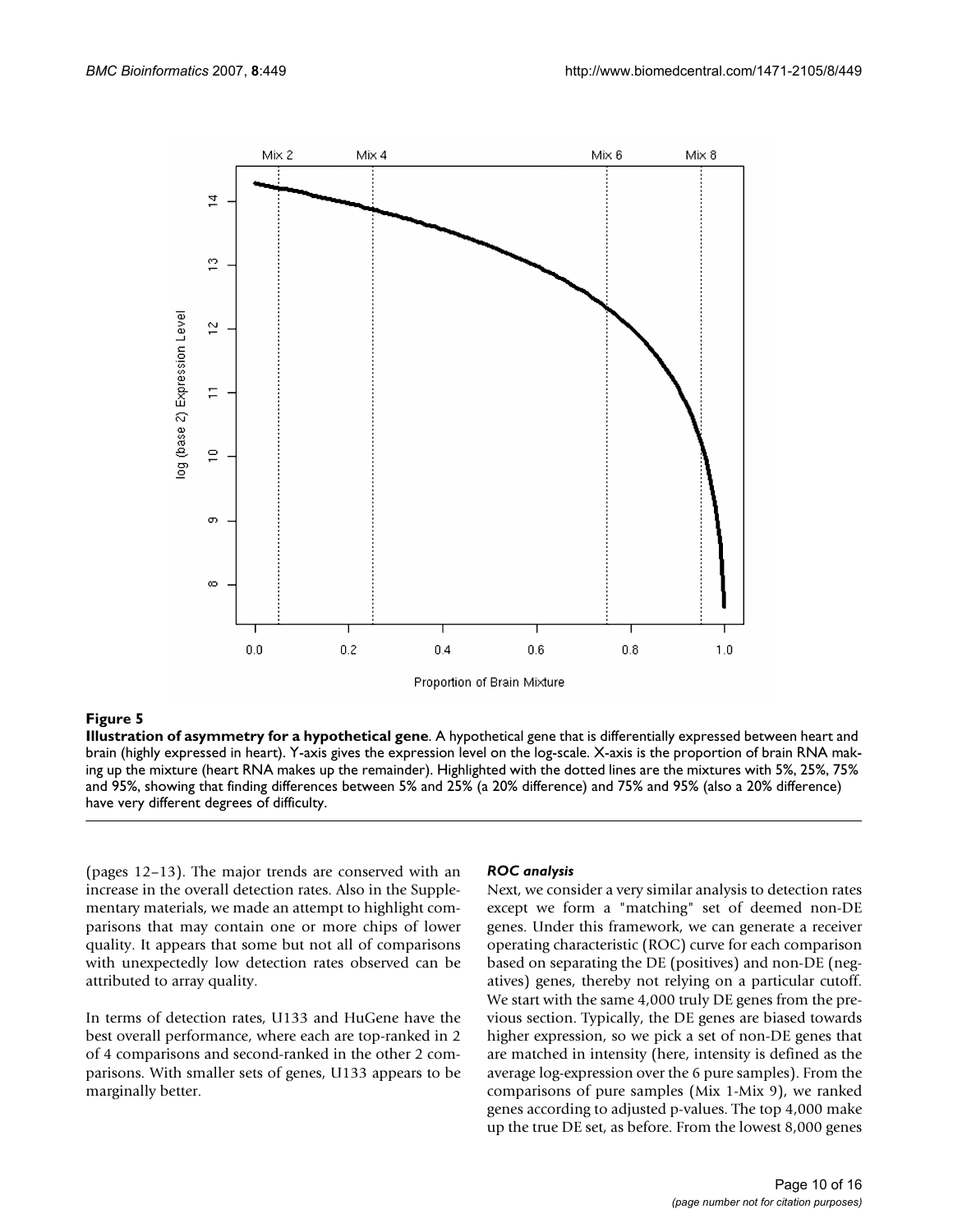

**MA plots for different 20% mixtures**. M (log-fold change) versus A (intensity) for two 20% mixture difference comparisons: Mix 6-Mix 8 and Mix 2-Mix 4. Shown here is the HuEx data only. Genes expressed significantly higher in the pure heart samples (2,218) are shown in red and brain-expressed genes (1,782) are shown in green. In terms of the difficulty in detecting differential expression, the two 20% mixtures are very different.

|  |  |  |  |  |  | Table 5: Difficulty of pairwise mixture comparisons |
|--|--|--|--|--|--|-----------------------------------------------------|
|--|--|--|--|--|--|-----------------------------------------------------|

|                               | MD    | <b>Heart Genes</b> | MD                  | <b>Brain Genes</b> |
|-------------------------------|-------|--------------------|---------------------|--------------------|
| <b>Easy Comparisons</b>       | .05   | Mix 7-Mix 8        | .05                 | Mix $2$ -Mix $3$   |
|                               | . I 5 | Mix 6-Mix 7        | . I 5               | Mix 3-Mix 4        |
|                               | .20   | Mix 6-Mix 8        | .20                 | Mix 2-Mix 4        |
|                               | .25   | Mix 5-Mix 6        | .25                 | Mix 4-Mix 5        |
|                               | .40   | Mix 5-Mix 7        | .40                 | Mix 3-Mix 5        |
|                               | .45   | $Mix 5-Mix 8$      | .45                 | Mix 2-Mix 5        |
| Hard Comparisons              | .05   | Mix $2$ -Mix $3$   | .05                 | Mix 7-Mix 8        |
|                               | . I 5 | Mix 3-Mix 4        | . 15                | Mix 6-Mix 7        |
|                               | .20   | $Mix 2$ -Mix 4     | -20                 | Mix 6-Mix 8        |
|                               | .25   | Mix 4-Mix 5        | .25                 | Mix 5-Mix 6        |
|                               | .40   | Mix $3-Mix$ 5      | .40                 | Mix 5-Mix 7        |
|                               | .45   | $Mix 2$ -Mix 5     | .45                 | Mix 5-Mix 8        |
| Comparisons Not<br>Considered | .50   | Mix 4-Mix 6        | same as heart genes |                    |
|                               | .65   | $Mix$ 3-Mix 6      |                     |                    |
|                               | .65   | Mix 4-Mix 7        |                     |                    |
|                               | .70   | $Mix 2$ -Mix 6     |                     |                    |
|                               | .70   | Mix 4-Mix 8        |                     |                    |
|                               | .80   | Mix 3-Mix 7        |                     |                    |
|                               | .85   | Mix 2-Mix 7        |                     |                    |
|                               | .85   | $Mix$ 3-Mix $8$    |                     |                    |
|                               | .90   | Mix 2-Mix 8        |                     |                    |

(i.e. genes designated as non-DE), we devised an approximate weighted sampling scheme (with weights based on the DE and non-DE intensity distributions) to select the 4,000 non-DE genes. Details of the weighted sampling are given in the Methods section. We then follow the set of 8,000 genes (4,000 DE, 4,000 non-DE), chosen separately for each platform, across the comparisons of interest.

We consider the problem of separating the positives and negatives, preset from the Mix 1-Mix 9 comparison, across each pairwise mixture comparison of interest. This ultimately leads to an ROC curve for each comparison. Since we have several comparisons, we wish to summarize each ROC curve with a single value. One common way to summarize ROC curves is the area under the curve (AUC). In practice, we are typically not tolerant of false positive (FP) rates beyond 10%, so we have summarized each ROC curve with a partial area, the area up to a FP rate of 10% and scale each area to have a value between 0 and 1 [11].

Figure 8 gives partial areas (pAUCs) for the same stratification of genes (heart/brain) and comparisons (easy/ hard) as in the previous section (Table 5). Overall, these comparisons show that, again, as the degree to which two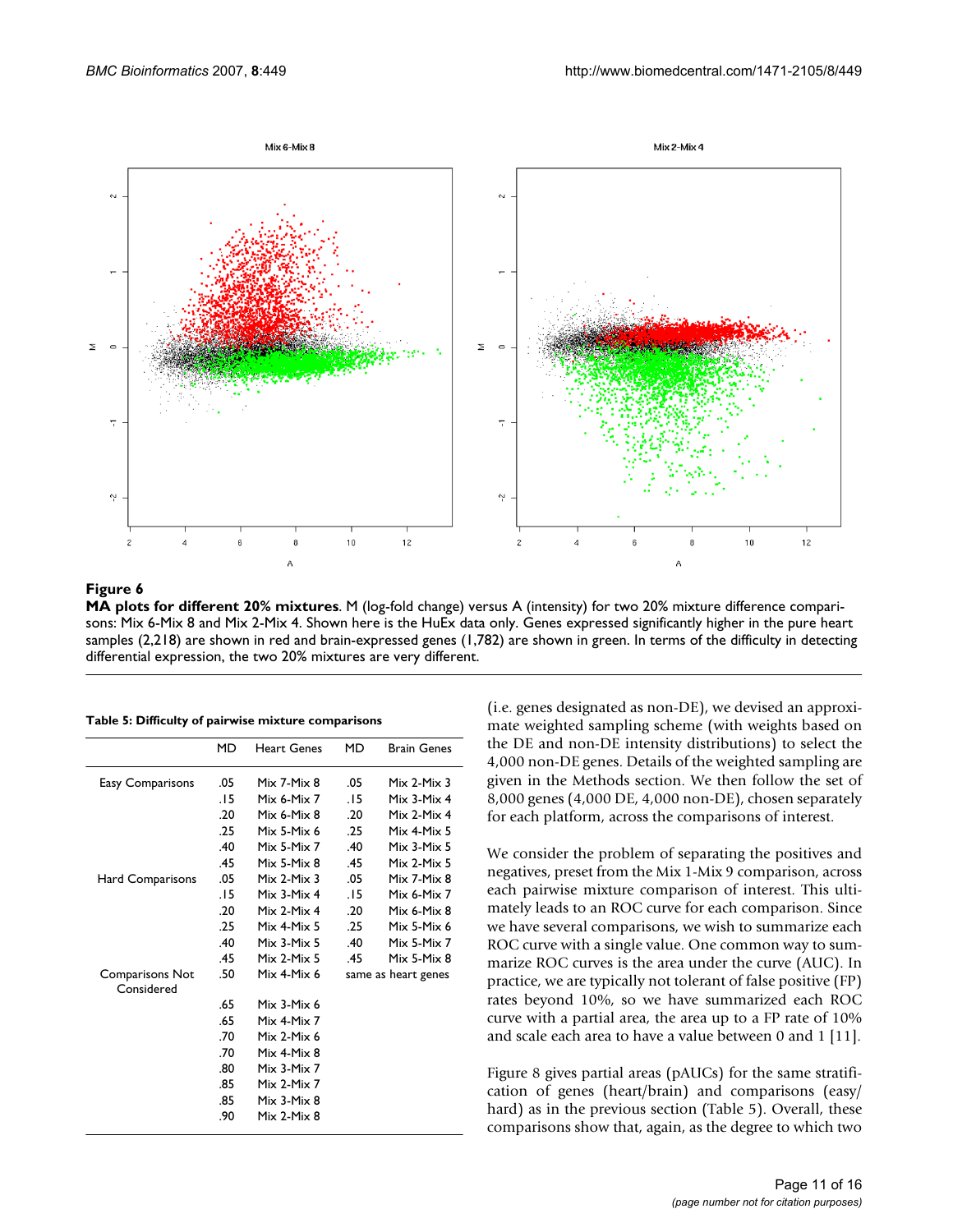

**Detection rates**. Detection Rates (proportion of previously selected "true" genes for each platform that are below the set FDR cutoff) stratified by brain and heart and "easy" and "hard" detection problems. X-axis is the mixture difference of the comparison. Y-axis gives the detection rate.

mixtures are different increases, the truly DE genes and the non-DE genes are more easily separated. Additionally, these comparisons reveal that the platforms perform more similarly than suggested by detection rates. This is partly due to the different behaviour of the non-DE genes for some comparisons (see Additional file 1, page 14).

Despite these differences, it appears that the platforms have very similar performance in terms of separating predefined sets of DE and non-DE genes, with U133 having a slight advantage. pAUCs for the top 1,000 and 2,000 DE genes (with corresponding matched sets of non-DE genes)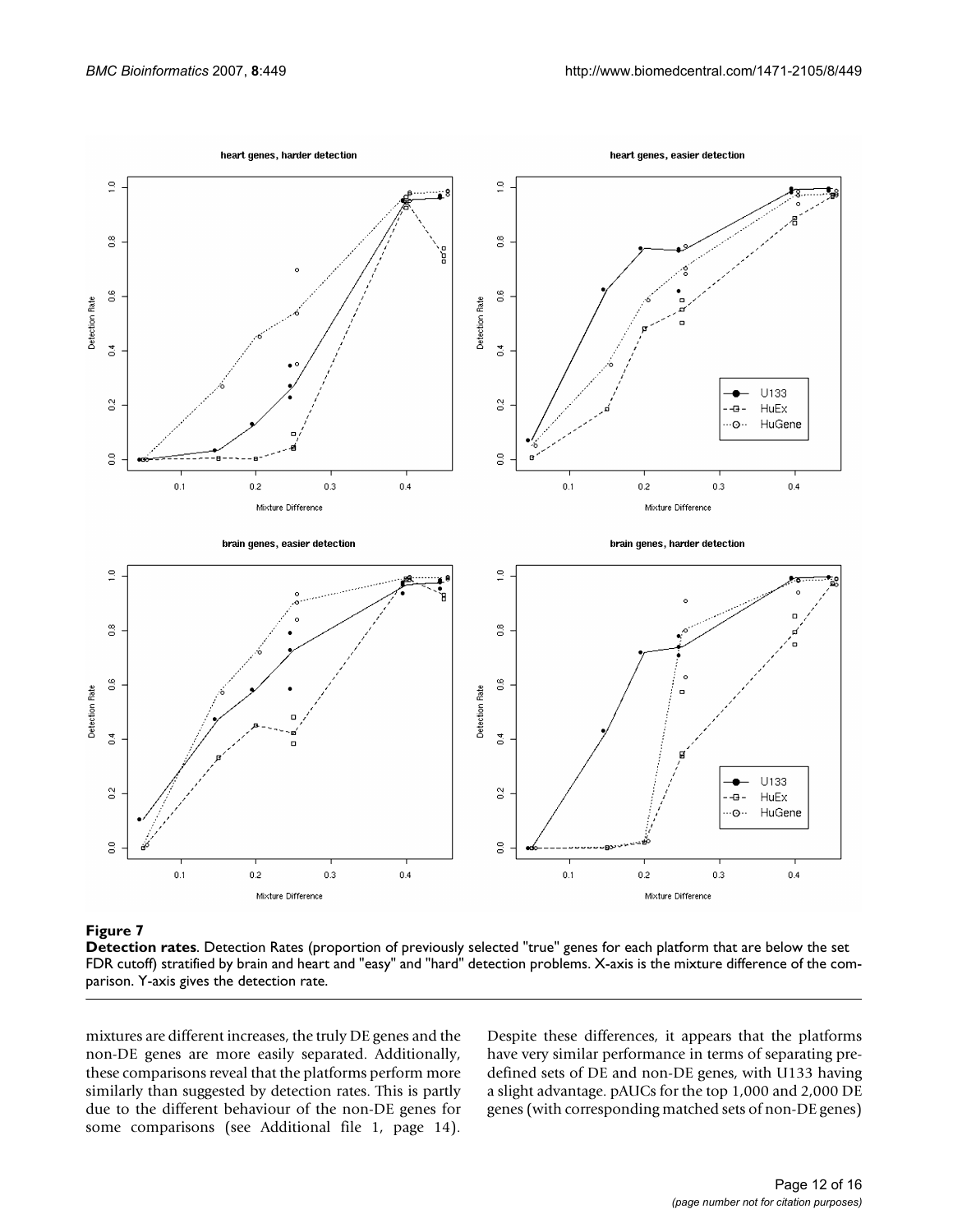

**ROC analysis**. Partial AUCs (area under the ROC curve up to FP = 10%, normalized to have a maximum possible value of 1) stratified by brain and heart and "easy" and "hard" detection problems. X-axis is the mixture difference of the comparison. Yaxis gives the pAUC.

are given in Additional file 1 (pages 15–16), again showing very similar results.

## **Conclusion and Discussion**

We made a thorough performance comparison of the three most recent human gene expression chips available from Affymetrix: Human Genome U133 Plus 2.0, Human Exon 1.0 ST and Human Gene 1.0 ST. First, we have compared reproducibility at the probe-, exon- (where possible) and gene-level using publicly available data on technical and biological replicates. We then focussed on gene-level performance, which included the overlap of DE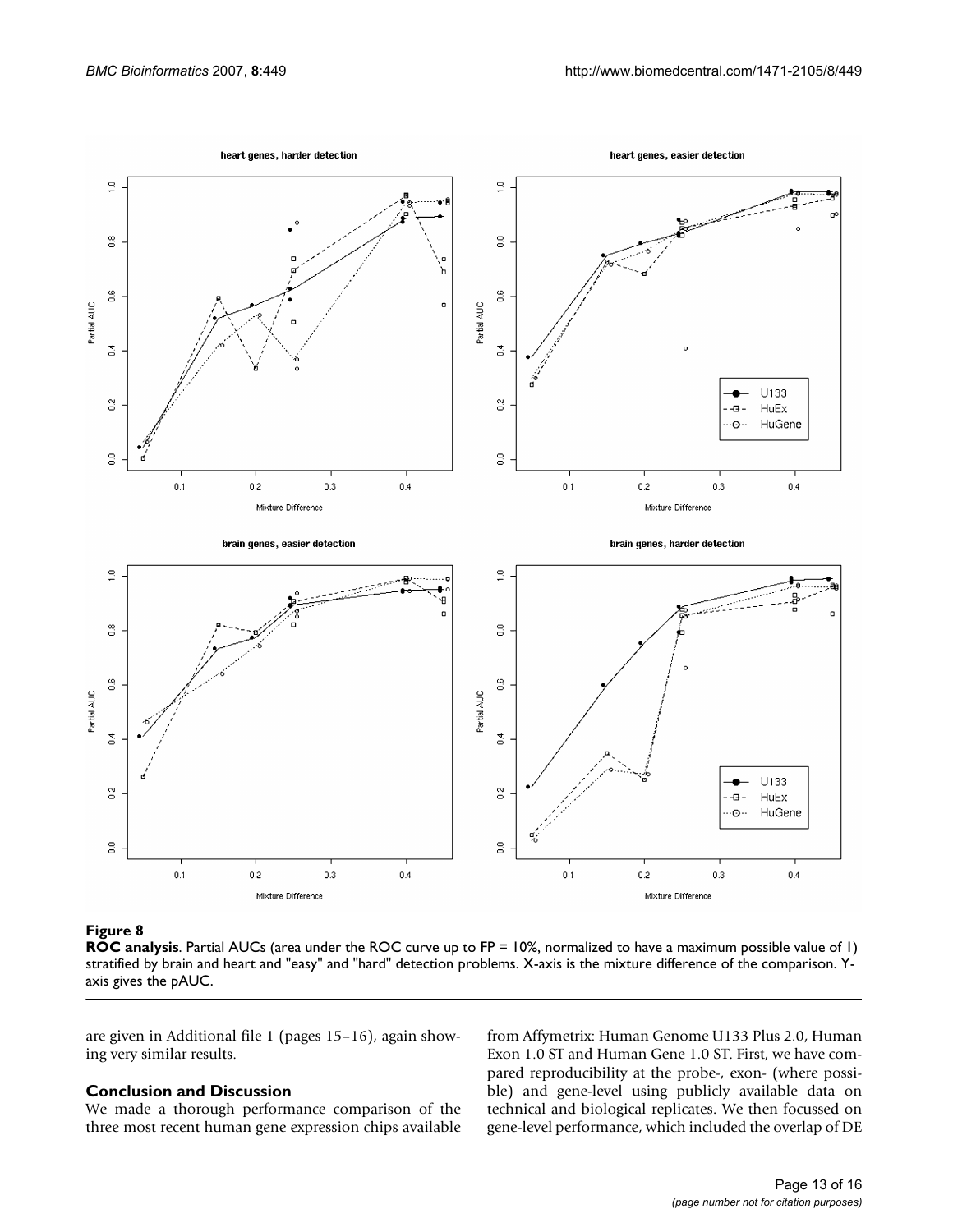genes from a set of RNA samples that were run on all 3 platforms.

Summarization (gene- or exon-level) relies on pre-defined probesets. The question of how and what probes are organized into a probeset is a complex one. One previously proposed strategy for the HuEx array removed probes entirely, employing a hierarchical clustering approach to select only those probes that agree to some extent with the rest [12]. The robust fit of the RMA model will account for this smoothly by downweighting probes that disagree with the majority. Another strategy, in light of the probe- to gene-level improvement of the HuGene array, and the fact that the HuGene probes are largely a subset of the HuEx probes, is to use that subset of probes where possible for the HuEx array. However, this is not always possible since the HuGene has a collection of probes unique to the platform. Another approach is to use constitutive exons only in gene-level summaries, but it does not appear that these are measured with any higher precision. Many of the exons from our Ensembl mapping include 2 or more probe selection regions from Affymetrix. These effects are important and are worthy of further study, but are beyond the scope of our study, as we aimed to make general comparisons based on standard processing.

Probe-level reproducibility, both on technical and biological replicates, is better on the U133 array doubtless due to the larger feature size. Based on probesets organized to target the Ensembl gene collection, the HuGene array makes effective use of its  $\sim$  27 probes per gene to give genelevel reproducibility quite close to that of the U133 array. There are major differences in the distribution of number of probes per gene between the HuEx and HuGene arrays, which contributes to the different levels of reproducibility at the gene level. Because the HuEx is designed for exon coverage, the number of probes per gene increases with the number probe selection regions for that gene. In the HuGene array, the number of probes is designed to be more uniform, regardless of the number of exons. As a result, there are a few thousand single-exon genes (in the Ensembl gene catalogue) that are represented by a nearaverage number of probes on the HuGene array, but only 4 probes on the HuEx array, which affects the distribution of gene-level variances.

Like HuEx, HuGene is designed to measure expression over the full length of a transcript. Consequently, there is the possibility that HuGene array could itself be used as an economical exon array for just the well-annotated content. Its exon-level reproducibility is not much worse than the full HuEx array and the coverage of human exons is high. Clearly, further study would be required to determine whether HuGene could detect alternative splice events reliably. The main advantage of the HuEx array is its ability to measure practically every known or predicted exonic sequence in the genome.

It appears that the additional variance of biological replicates over technical replicates is smaller on the U133 platform. This may be due to the different labeling strategy on the HuEx and HuGene arrays, but a more directed experiment would be required to verify this. Another explanation is that HuEx and HuGene are more sensitive and simply uncover more true biological variability.

In overlapping DE genes across platforms for the same dataset, a high concordance is observed, as noted previously [8]. Because of the similar design, the DE genes overlap at a higher rate between the HuEx and HuGene arrays, than either with the U133 array, even when using Ensembl-centric summaries. For a given FDR using *limma*, the HuGene array calls the most DE genes between the pure heart and pure brain samples. This is due largely to the fact that estimated residual variances are more similar and more sharing between genes is done by the empirical Bayes model.

Lastly, we compared platforms in terms of detecting expression changes and the ability to separate pre-defined sets of truly changing and non-changing genes. In presenting our results, we highlighted the asymmetry introduced by adopting the log scale. While it appears that U133 and HuGene show some slight advantage based on detection rates, the pAUC performances of all 3 platforms are very similar. In summary, the extra probes on the HuEx and HuGene array seem to regain most of the performance lost from having smaller individual features. Processing the HuEx data into gene-level summaries may benefit from judicious probe selection. All platforms have similar performance in distinguishing between DE and non-DE genes according to a mixture experiment.

## **Methods**

## *Datasets*

The tissue and mixture datasets are available from [3]. Some additional descriptions of the experiments can be found from the Affymetrix website as well as within the white paper [7].

## *Data processing*

For all the gene- or exon-level summaries, we process the data using the linear model from RMA, but fit robustly using probe level models [13] instead of median polish. We use the R package aroma.affymetrix [14], which allows essentially unlimited numbers of large Affymetrix datasets to be analyzed using persistent memory.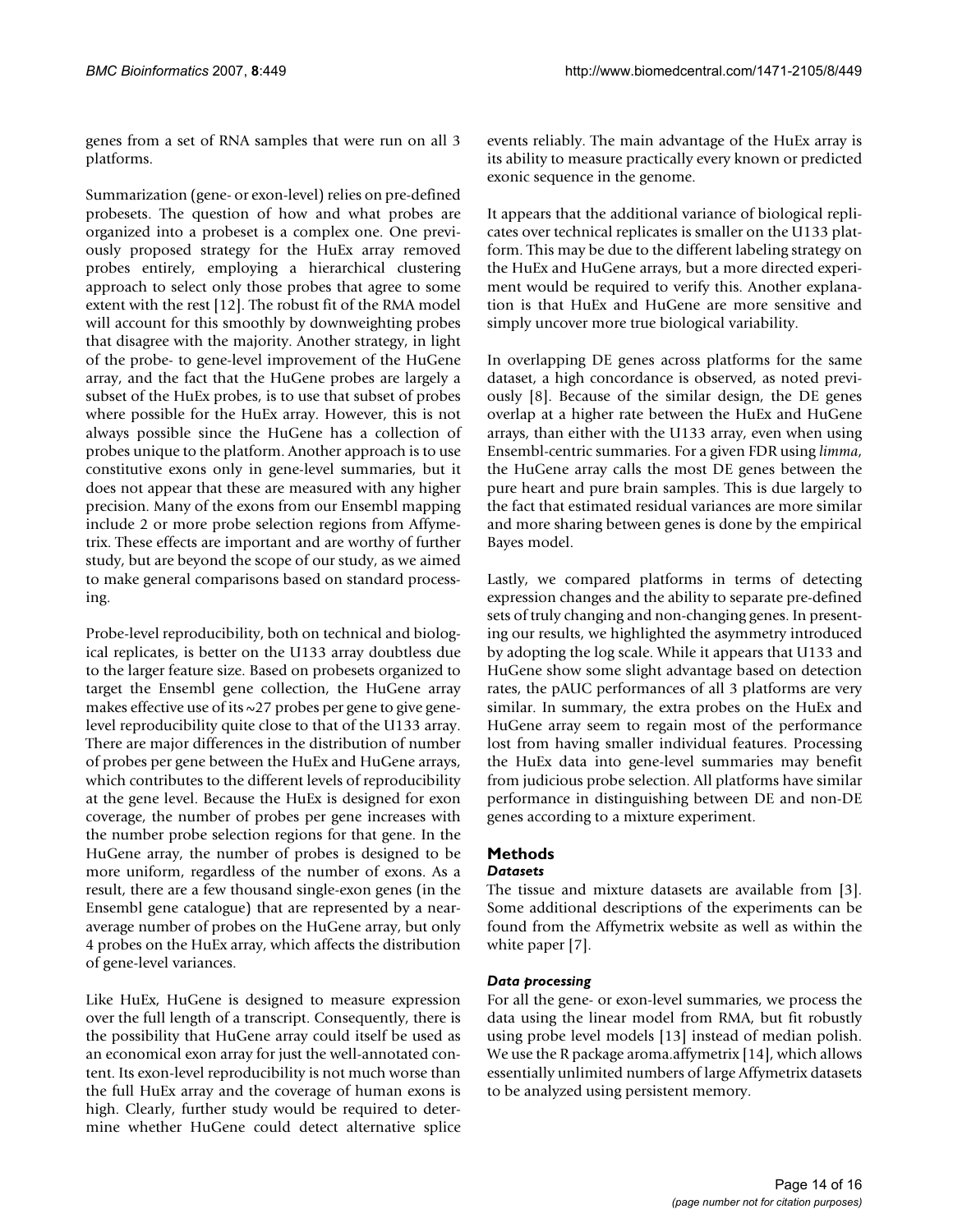Probe level models are fit to RMA-background corrected and quantile normalized data to get gene-level (or exonlevel) summaries. Affymetrix makes unsupported CDF files available for U133 and HuGene chips. The initial CDF file for HuEx was created from the 'mps' annotation that can be downloaded from the Affymetrix downloads page [15].

## *Creation of ensembl-centric probesets*

Version 9 of the Ensembl-centric CDF files were used for U133 [16]. Using Biomart [17], tables of gene and exon identifiers with corresponding genome coordinates were downloaded to a file. Genome coordinates for each of the HuEx and HuGene probes are given in the ".probe.tab" files available from Affymetrix. To associate probes with exons, we compared genome coordinates, requiring a probe to be fully within an exon to be kept.

The gene to exon to probe CDFs were created in a nested way such that they can be used within 'ExonRmaPlm' objects in the aroma.affymetrix package. See [14] for more details. This allowed us to easily create exon-level summaries using the mergeGroups = F tag or gene-level summaries using the mergeGroups = T tag.

The custom made Ensembl-based CDFs can be downloaded from [18].

## *Weighted sampling*

In order to match the set of non-DE genes in intensity to the DE genes, we adopted an approximate weighted sampling procedure. First, smoothed densities of the intensities of the 4,000 DE genes and the 8,000 non-DE genes were calculated for the same grid of points using the density function in R. For each gene in the non-DE set, a weight was given according to the ratio of densities (DE to non-DE) as a function of intensity. 4,000 genes were selected from the 8,000 according to these weights, giving a sample that has approximately the same intensity distribution.

## *Constitutive exons*

When downloading the full list of human exons from BioMart, a column was selected to indicate whether an exon was considered constitutive or not. According to the BioMart documentation, this is determined simply based on whether or not an exon is present in all transcripts for a given gene. Approximately 52% of the exons in the human database are constitutive.

## *Data analysis*

All data analysis was performed in R [19]. The quality assessment plots (see Additional file 1, pages 1–3) are created using functions from the affyPLM package. The plots in Additional file 1, page 5, are created using the smoothScatter function of the geneplotter R package. The pooled variances are calculated as:

$$
PV_g = \frac{\sum_{k=1}^{K} (n_k - 1)s_{gk}^2}{\sum_{k=1}^{K} (n_k - 1)} = \frac{1}{K} \sum_{k=1}^{K} s_{gk}^2
$$

where  $s_{gk}^2$  is the sample variance for the  $n_k$ observations in each sample set *k*. In this study,  $n_k = 3$  for all *k*, so the pooled variance is simply the arithmetic average of all residual variances.  $K = 11$  for both the tissue and mixture experiment. See the "Two Groups: Affymetrix" section of the limma user's guide for a description of a comparisons of 2 sets of samples, as used for all comparisons in the detection rate and pAUC analyses. ROC curves were calculated using the ROCR package.

## **Authors' contributions**

MDR performed the data analysis and drafted the manuscript. TPS initiated the project and offered statistical guidance. Both authors have read and approve the final manuscript.

## **Additional material**

## **Additional file 1**

*Supplementary Materials. This file contains additional figures, tables and comments relevant to the comparison presented in the paper.* Click here for file [\[http://www.biomedcentral.com/content/supplementary/1471-](http://www.biomedcentral.com/content/supplementary/1471-2105-8-449-S1.pdf) 2105-8-449-S1.pdf]

## **Acknowledgements**

The authors wish to thank Gordon Smyth and Matthew Wakefield for insightful discussions, Henrik Bengsston for early access to the aroma.affymetrix R package in addition to support for it and to Ken Simpson for creating the HuEx CDF file and various helpful discussions. We wish to thank Paul Spellman, Simon Cawley, Alan Williams, Francois Collin, Earl Hubbell and Karen Vranizan for comments on an earlier version of the manuscript. We also wish to thank the reviewers for insightful comments.

## **References**

- 1. Irizarry R, Wu Z, Jaffee H: **[Comparison of Affymetrix GeneChip](http://www.ncbi.nlm.nih.gov/entrez/query.fcgi?cmd=Retrieve&db=PubMed&dopt=Abstract&list_uids=16410320) [expression measures.](http://www.ncbi.nlm.nih.gov/entrez/query.fcgi?cmd=Retrieve&db=PubMed&dopt=Abstract&list_uids=16410320)** *Bioinformatics* 2006, **22(7):**789-794.
- 2. **Affymetrix Inc** [\[http://www.affymetrix.com/community/publica](http://www.affymetrix.com/community/publications/index.affx) [tions/index.affx](http://www.affymetrix.com/community/publications/index.affx)]<br>**Affymetrix** Inc
- 3. **Affymetrix Inc** [[http://www.affymetrix.com/support/technical/](http://www.affymetrix.com/support/technical/sample_data/exon_array_data.affx) <u>[sample\\_data/exon\\_array\\_data.affx\]](http://www.affymetrix.com/support/technical/sample_data/exon_array_data.affx). [http://www.affymetrix.com/sup](http://www.affymetrix.com/support/technical/sample_data/hugene_1_0_array_data.affx)</u> [port/technical/sample\\_data/hugene\\_1\\_0\\_array\\_data.affx](http://www.affymetrix.com/support/technical/sample_data/hugene_1_0_array_data.affx)
- 4. French P, Peeters J, Horsman S, Duijm E, Siccama I, van den Bent M, Luider T, Kros J, van der Spek P, Sillevis Smitt P: **[Identification of](http://www.ncbi.nlm.nih.gov/entrez/query.fcgi?cmd=Retrieve&db=PubMed&dopt=Abstract&list_uids=17575129) [differentially regulated splice variants and novel exons in](http://www.ncbi.nlm.nih.gov/entrez/query.fcgi?cmd=Retrieve&db=PubMed&dopt=Abstract&list_uids=17575129) [glial brain tumors using exon expression arrays.](http://www.ncbi.nlm.nih.gov/entrez/query.fcgi?cmd=Retrieve&db=PubMed&dopt=Abstract&list_uids=17575129)** *Cancer Research* 2007, **67(12):**5635-42.
- 5. Gardina P, Clark T, Shimada B, Staples M, Yang Q, Veitch J, Schweitzer A, Awad T, Sugnet C, Dee S, Davies C, Williams A, Turpaz Y: **[Alter](http://www.ncbi.nlm.nih.gov/entrez/query.fcgi?cmd=Retrieve&db=PubMed&dopt=Abstract&list_uids=17192196)-**